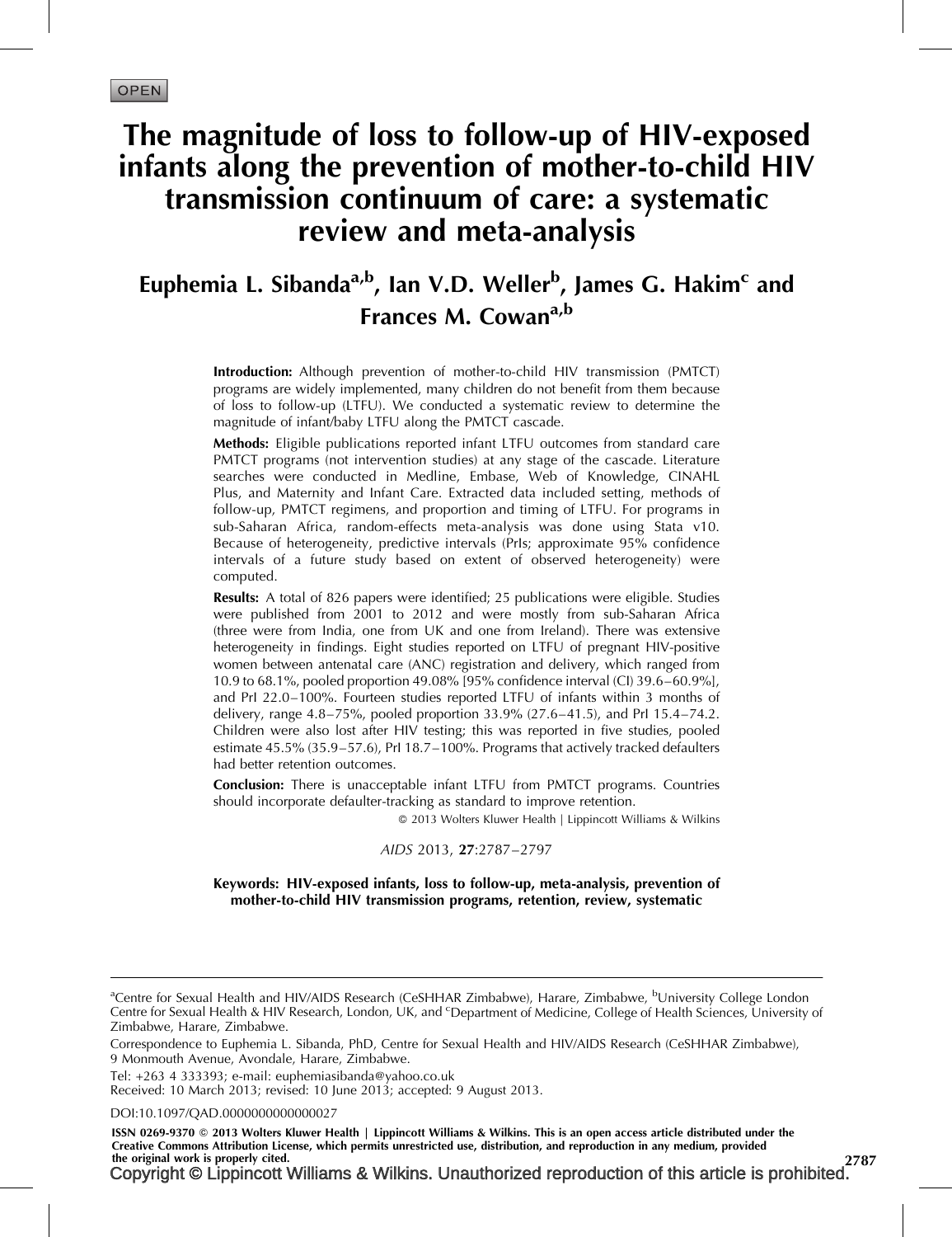## Background

There have been significant developments in knowledge of interventions that can save lives of HIV-exposed infants. Current WHO guidelines recommend HIV testing of HIV-exposed infants at 4–6 weeks [\[1\]](#page-9-0) postnatally (early infant diagnosis, EID), and immediate antiretroviral therapy (ART) initiation for those testing positive. As early cessation of breastfeeding is associated with poor health outcomes for HIV-exposed babies [\[2–6\]](#page-9-0), current guidelines support continued breastfeeding in conjunction with extended infant prophylaxis with nevirapine (WHO option A) [\[7\],](#page-9-0) and re-testing of the exposed baby at least 6 weeks after cessation of breastfeeding [\[1\].](#page-9-0) Also, included within the guidelines are recommendations for infant feeding in the context of HIV [\[5\],](#page-9-0) which stress that carers need to be educated about the importance of exclusive breastfeeding in the first 6 months of life. All these guidelines necessitate continued follow-up of exposed babies to ensure their full participation in the postnatal care cascade. Yet despite advances in knowledge of effective interventions to save lives of HIV-exposed infants, many infants do not access the full package of services because of loss to follow-up (LTFU) [\[8–11\].](#page-9-0) There is literature on LTFU of infants in research settings, and also in real-life program settings. We conducted a systematic review in order to determine the magnitude of LTFU of HIV-exposed infants from real-life (nonresearch intervention) PMTCT programs, and to describe program characteristics associated with lower rates of infant LTFU in order to inform future program and policy development.

## **Methods**

Publications were eligible for inclusion if they reported on LTFU of HIV-exposed infants/children from usual care programs rather than from research studies/programs. Medline, Embase, Web of Knowledge, CINAHL Plus, and Maternity and Infant Care were searched.

### Search strategy

The research question was split into three components: children/infants, HIV exposure, and retention/LTFU. For each component, text and Medical Subject Heading (MeSH) searches were performed. The text search terms for the children/infants component were as follows: Child\* OR infant\* OR newborn OR baby OR babies. The terms for HIV exposure were as follows: ''HIV exposed or HIV positive adj3 mother\*" OR "HIV infected adj3 mother'' OR ''born adj3 HIV positive wom#n'' OR ''born adj3 HIV infected wom#n'' OR PMTCT OR ''prevention of mother to child transmission''. The terms for retention/LTFU were as follows: ''continuum of care'' OR retention OR attrition OR "patient dropout" OR "los? to follow up" OR LTFU

OR LFU OR ''lost follow up'' OR ''Early infant diagnosis'' OR EID. Results from the three components were narrowed to include only publications that featured all three components. The search process was iterative: pilot searches were conducted and checks for suitability of search terms were conducted. Refinements were made and the final search was conducted on 06 August 2012.

## Selection of eligible papers and additional searches

Results from database searches were combined and duplicates removed. Each title and abstract was reviewed to determine eligibility. A paper was rejected if it was obvious from title/abstract review that it was ineligible. When it was less clear, the full paper was reviewed. Next, reference and citation lists of eligible papers and those of other relevant papers were downloaded from the Web of Knowledge database and reviewed for eligibility. Eligibility review was conducted by E.L.S. Each eligible publication was assessed for quality using a checklist that was adapted from the UK National Institute for Health and Clinical Excellence (NICE) methodology checklist for cohort studies [\[12\]](#page-9-0). For each study, an overall subjective judgment was made on how well the study findings were protected against bias and confounding.

### Data extraction and synthesis

Information captured using a data collection form included place of study, setting (urban or rural), program years, testing strategy (whether opt-in or opt-out), schedule and methods of infant follow-up, prevention of mother-to-child HIV transmission (PMTCT) regimens offered, whether replacement feeding was offered for free during the years studied, and magnitude and timing of LTFU.

Study findings were split into categories relating to timing of LTFU as follows: LTFU of pregnant HIV-positive women between ANC registration and delivery; LTFU of HIV-exposed infants by age 3 months; LTFU of HIVexposed infants by 12 months of age; LTFU by 18 months of age, and LTFU of infants after determination of HIV status. For studies in sub-Saharan Africa, random-effects meta-analysis using the method of DerSimonian and Laird [\[13\]](#page-9-0) was conducted for each category/timing of LTFU using Stata v10. Data values were log-transformed before analysis and the results back-transformed to percentages. There was extensive heterogeneity of study findings; therefore, predictive intervals (PrIs; approximate 95% confidence intervals of a future study based on the observed heterogeneity) were computed as recommended good practice in the presence of significant heterogeneity [\[14\].](#page-9-0) To investigate the sources of heterogeneity, random-effects meta-regression analysis [\[15\]](#page-9-0) was done with each of the extracted variables that were suspected to explain the heterogeneity: setting (urban/rural); model for offering HIV testing; mother's PMTCT regimen (single dose nevirapine vs. more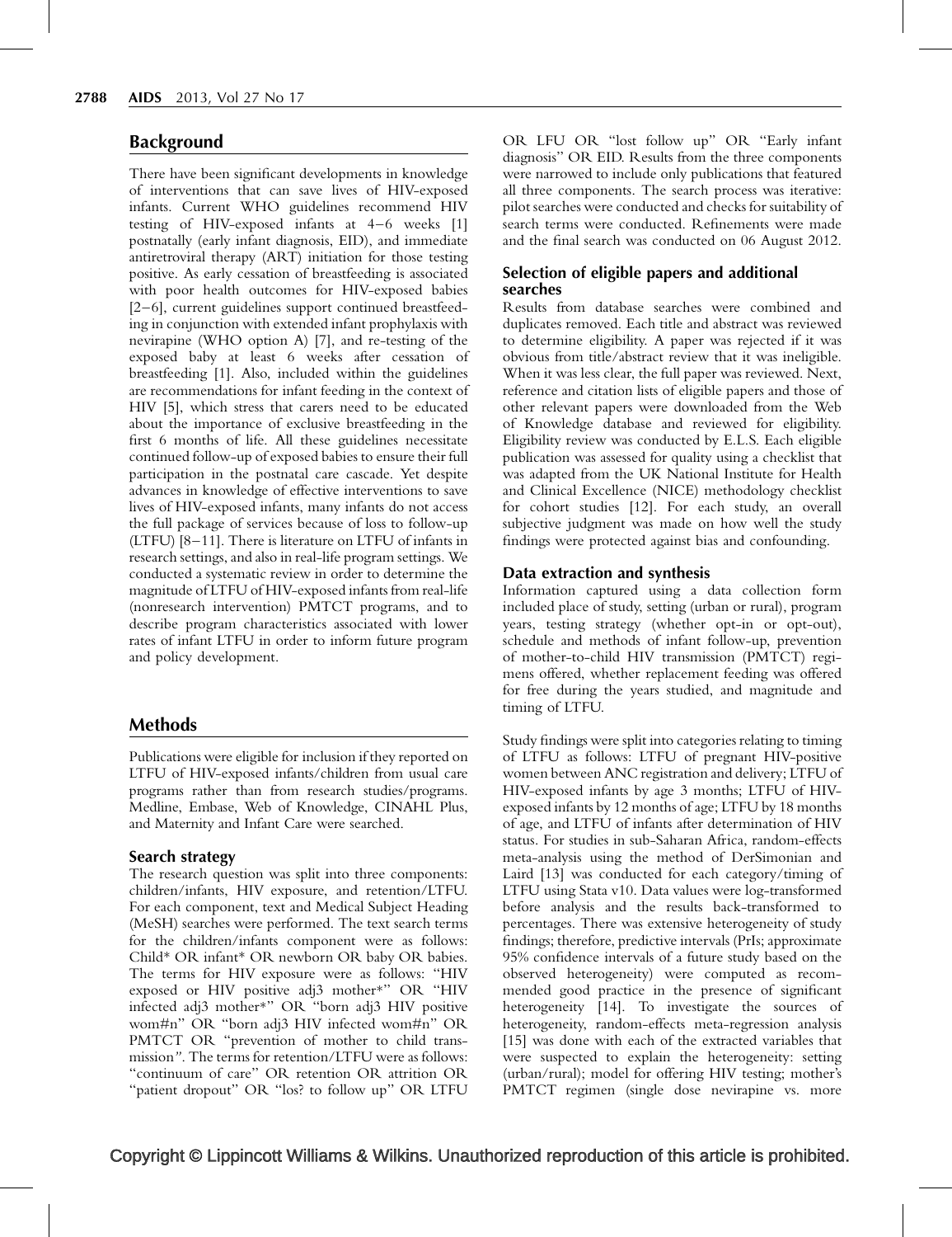intensive regimens); and whether replacement feeding was offered for free during program years.

## Results

A total of 826 papers from database and reference/citation lists were reviewed [\(Fig. 1](#page-3-0)a). Eighteen eligible papers were identified from database searches, and an additional seven were identified after reviewing reference and citation lists, bringing the total of eligible papers from which data were extracted to 25, [\(Fig. 1b](#page-3-0)).

#### Description of eligible papers

Twenty studies were from sub-Saharan Africa: four [\[16–19\]](#page-9-0) from South Africa, two each from Kenya [\[20,21\]](#page-9-0), Nigeria [\[22,23\],](#page-9-0) Mozambique [\[24,25\],](#page-9-0) Malawi [\[26,27\]](#page-9-0), Uganda [\[28,29\]](#page-9-0), and Ethiopia [\[30,31\]](#page-9-0), one from each of the following: Zimbabwe [\[32\],](#page-9-0) Cameroon [\[33\]](#page-9-0), Angola [\[34\],](#page-9-0) and Tanzania [\[35\]](#page-9-0). Three studies were from India [\[36–38\]](#page-10-0), and one each from United Kingdom and Ireland [\[39,40\]](#page-10-0). All were viewed to be either of good (17 studies) or fair (eight studies) quality [\[12\]](#page-9-0); as a result, they were all included in result syntheses as applicable. Seven studies were set in rural areas, 14 in urban areas, and three included both urban and rural sites. The PMTCT regimen provided for mothers during the study period was single dose nevirapine for nine studies and was more intensive (dual/triple therapy) for 13 studies [\(Table 1](#page-4-0)).

### Loss to follow-up of HIV-positive pregnant women

Eight studies reported on LTFU of HIV-positive pregnant women between ANC registration and delivery. Six of these were in sub-Saharan Africa and two from India. The percentage LTFU in these eight studies ranged from 10.9 to 68.1%. The lowest proportion of 10.9% was reported in Maharashtra, India, a private sector PMTCT program in which women who missed their appointments were followed up by letter, phone calls, or home visits [\[37\]](#page-10-0). The pooled estimate of LTFU among the six sub-Saharan African countries was 49.08% (95% confidence interval 39.6–60.9%; PrI 22.0–100% ([Fig. 2](#page-6-0))].

On meta-regression analysis, only the type of PMTCT regimen (whether single dose nevirapine or more intensive regimens) was also associated with LTFU; there was higher LTFU in the sites that offered single dose nevirapine than in those that offered more intensive regimens ( $P = 0.006$ ). However, this did not account for all heterogeneity; there was 92% residual heterogeneity.

#### Loss to follow-up of infants by age 3 months

Fourteen studies reported on LTFU of infants soon after delivery; the infants typically did not return for HIV testing at 6 weeks. About half of the studies reported this as LTFU at 6 weeks, but some studies reported loss by 8 weeks, or 3 months. In order to synthesize data from all studies that reported LTFU soon after delivery, a cut-off point of 3 months was reported. The percentage LTFU by age 3 months in the 14 studies ranged from 4.1 to 75.0%. The LTFU percentages in the studies in Ireland, UK, and India were 4.1, 26.0, and 19.6, respectively. The pooled estimate among 11 sub-Saharan African countries was 33.9% (27.6–41.5), PrI 15.4–74.2 ([Fig. 3](#page-6-0)).

The lowest LTFU percentages were reported in Ireland and Malawi. In Ireland, there was a system for follow-up of HIV-exposed infants, which was enhanced by having a single center for the coordination of care of HIV-exposed infants. However, although the study in Malawi [\[26\]](#page-9-0) reported low LTFU rates at 6 weeks, by the 6-month postnatal visit 41% of infants had been lost; the babies were initiated on cotrimoxazole prophylaxis, but were lost from further evaluation. In that study all PMTCT services were centrally provided at the hospital during the reported period. This is one example in which centralization of PMTCT services may not have worked well: authors reported that women may have increasingly found it more difficult to come back to the hospital because of long distances in an area where there was no public transport (women had to either walk or use bicycles) and would, therefore, have benefited from decentralized services at local clinics. The program in Cameroon [\[33\]](#page-9-0) tracked clients using mobile phones; 90% of clients had mobile phones. This tracking may have improved their LTFU rates as they had comparatively lower LTFU rates than other sites of 17%. There was also good tracking of defaulters in the UK study in London [\[39\]](#page-10-0), which reported a LTFU of 26%. Of note, the majority of infants lost to follow-up in that program were born to African mothers, 89% compared with 71% of those who completed follow-up.

Both Mozambican studies reported LTFU rates of about 75%, in a setting in which there was lack of confidential counseling for women in crowded postnatal wards. The authors reported that this environment may have resulted in HIV-positive women feeling uncomfortable, thereby lessening their chances of returning to the hospital for the baby's EID. In addition, authors reported that the provision of EID services occurred in a different building from the one where referral was made possibly resulting in women getting lost between referral and follow-up. Related to this, in one of the studies from Ethiopia [\[30\]](#page-9-0) some infants who had defaulted from EID had been to a healthcare center for pentavalent vaccination at 6 weeks: 86% of infants were brought for pentavalent vaccine compared with 52% for EID.

In meta-regression analysis, none of the variables extracted from the studies explained the heterogeneity in LTFU findings by age 3 months.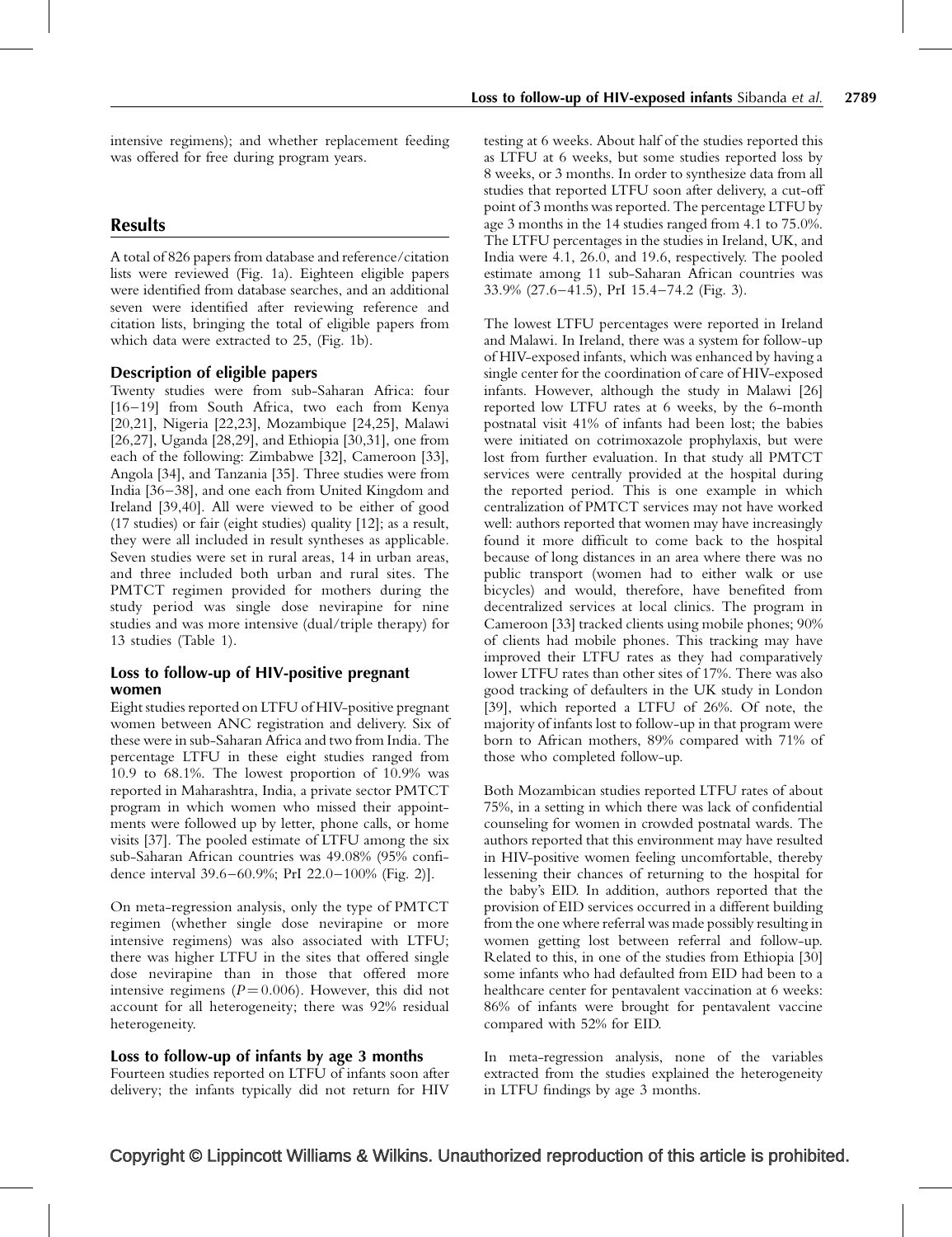<span id="page-3-0"></span>

Fig. 1. Literature search results and selection of eligible papers. (a) Results of literature searches. (b) Selection of eligible papers.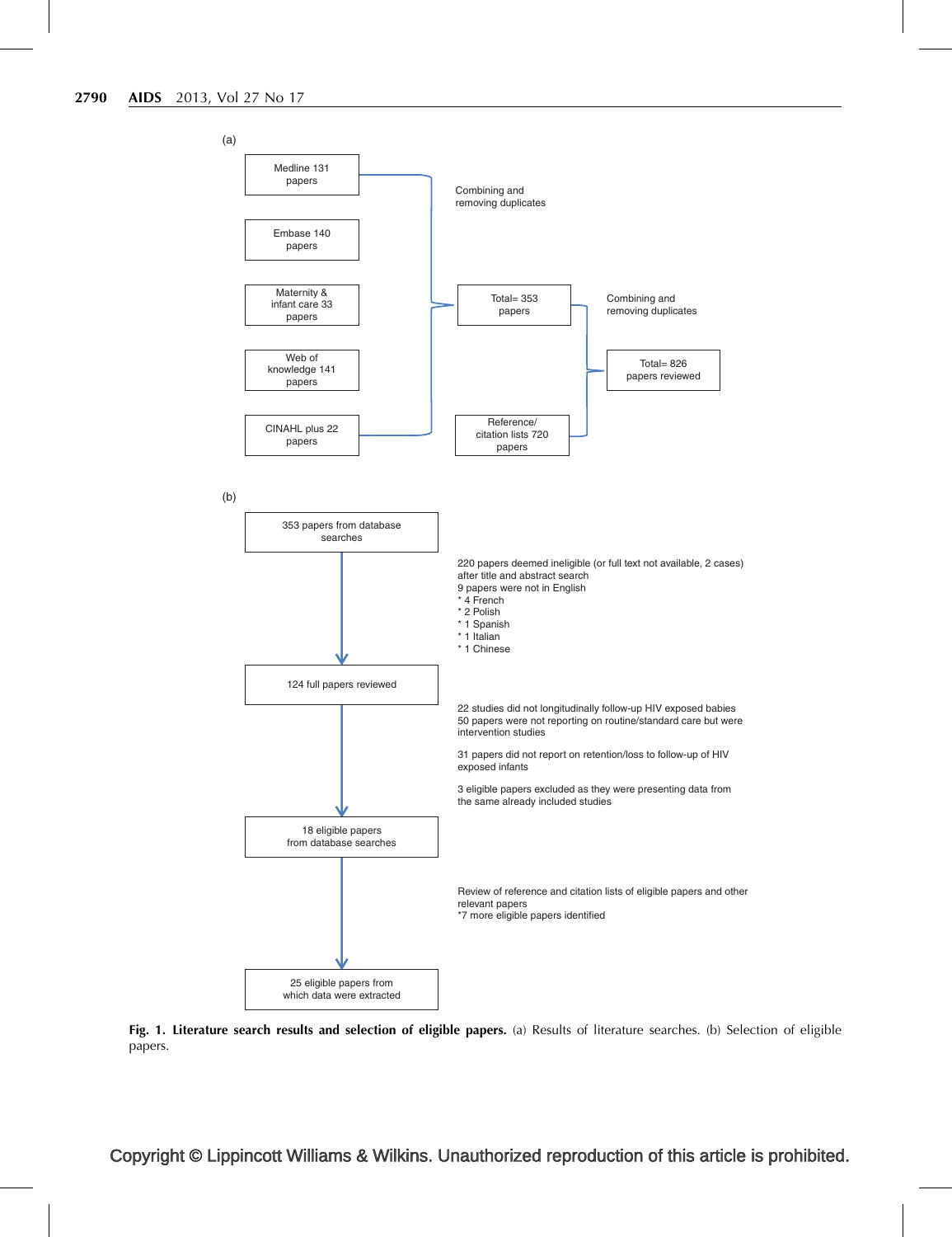<span id="page-4-0"></span>

|                                         | Table 1. Description of eligible studies |                  |                    |                              |                                      |                                                                                                                                  |                                                                                                                                                                                                           |                                  |
|-----------------------------------------|------------------------------------------|------------------|--------------------|------------------------------|--------------------------------------|----------------------------------------------------------------------------------------------------------------------------------|-----------------------------------------------------------------------------------------------------------------------------------------------------------------------------------------------------------|----------------------------------|
| Author                                  | City and country                         | Program<br>years | Setting            | Testing strategy             | Mother's PMTCT<br>regimen            | Infant follow-up schedule                                                                                                        | LTFU outcome/s reported                                                                                                                                                                                   | LTFU n/N (%)                     |
| Sam et al. [39]                         | London, United                           | 1992-2001        | Urban              | Not reported                 | Not reported                         | Infant follow-up visits, including<br>HIV testing                                                                                | Infants LTFU before determination of<br>HIV status by 3 months                                                                                                                                            | 27/104 (26.0)                    |
| Ferguson et al. [40]                    | Kingdom<br>Ireland                       | 1999-2008        |                    | Opt-out                      | HAART or triple therapy              | All exposed infants referred to one                                                                                              | Infants LTFU before 3 months of age                                                                                                                                                                       | 40/964 (4.1)                     |
| Ahoua et al. [28]                       | Arua, Uganda                             | 2000-2005        | Rural              | Opt-in                       | HAART or dual therapy                | 14 weeks, then every 3 months<br>Infant follow-up at 1,6,10 and<br>clinic for management                                         | 1) HIV-positive women LTFU between<br>ANC registration and delivery                                                                                                                                       | 520/1037 (50.1)                  |
| Sherman et al. [19]                     | Johannesburg,                            | 2001-2001        | Urban              | Not reported                 | Single dose nevirapine               | Infant follow-up; HIV testing using<br>until HIV test at 18 months                                                               | Infants who did not return for testing at<br>2) Infants LTFU at 18 months                                                                                                                                 | 303/567 (53.4)<br>57/67 (85.1)   |
| Perez et al. [32]                       | Buhera Zimbabwe<br>South Africa          | $2001 - 2003$    | Semi-rural         | Opt-in                       | Single dose nevirapine               | Monthly for growth monitoring;<br>ELISA at 12 months                                                                             | LTFU of HIV-positive women between<br>12 months                                                                                                                                                           | 167/326 (51.2)                   |
| Doherty et al. [17]                     | Nine provinces,<br>South Africa          | 2002             | Rural and<br>urban | Opt-in (mostly)              | Single dose nevirapine               | $\equiv$<br>months; re-testing at 18 months<br>HIV test using rapid tests at 12<br>baby tested at 15 months                      | Infants who did not return for HIV<br>ANC registration and delivery<br>testing at 12 months                                                                                                               | 958/1907 (50.2)                  |
| Manzi et al. [26]                       | Thyolo District<br>Malawi                | 2002-2003        | Rural              | Opt-out                      | Single dose nevirapine               | Follow-up according to EPI schedule<br>up to 18 months. HIV test at<br>18 months<br>positive                                     | 1) HIV-positive women LTFU between<br>2) Infants LTFU by 6-week postnatal<br>ANC registration and delivery                                                                                                | 440/646 (68.1)<br>10/206 (4.9)   |
| Moses et al. [27]                       | Lilongwe Malawi                          | 2002-2006        | Urban              | Opt-in until                 | Single dose nevirapine               | EID using DNA PCR at 6 weeks                                                                                                     | Infants who did not return for HIV<br>visit                                                                                                                                                               | 2070/3160 (65.5)                 |
| Oladokun et al. [23]                    | Ibadan Nigeria                           | 2002-2007        | Urban              | Opt-in since<br>2005<br>2005 | Single dose nevirapine<br>until 2005 | HIV test at 18 months using PCR                                                                                                  | 2) Babies whose HIV test results were<br>1) Babies who did not return for HIV<br>testing at 18 months<br>testing at 6 weeks                                                                               | 63/303 (20.8)<br>88/207 (42.5)   |
| Panditrao et al. [37]                   | Maharashtra India                        | 2002-2008        | Urban and<br>rural | Not reported                 | Dual therapy                         | EID using DNA PCR                                                                                                                | 1) HIV-positive women LTFU between<br>ANC registration and delivery<br>not collected                                                                                                                      | 80/733 (10.9)                    |
| Black et al. [16]                       | Johannesburg South                       | 2004-2007        | Urban              | Not reported                 | HAART                                | EID using DNA PCR at 6 weeks                                                                                                     | 2) Infants who did not return for EID<br>Infants who did not return for HIV                                                                                                                               | 151/770 (19.6)<br>191/493 (38.7) |
| Geddes et al. [18]                      | Durban, South<br><b>Africa</b>           | 2004-2007        | Urban              | Opt-out since                | HAART or dual/triple                 | EID at HIV clinic; HIV-positive                                                                                                  | Infants who did not return for HIV<br>testing at 6 weeks                                                                                                                                                  | 128/699 (18.3)                   |
| Chakravorty [36]<br>Goswami and         | Kolkata India<br>Africa                  | 2004-2007        | Urban              | 2006<br>Opt-in               | Single dose nevirapine<br>therapy    | hospital; HIV test using ELISA at<br>infants followed at same clinic<br>Follow-up in pediatric clinic of<br>18 months            | 1) HIV-positive women LTFU between<br>2) Babies who did not return for testing<br>ANC registration and delivery<br>testing at 6 weeks                                                                     | 113/248 (45.6)<br>36/95 (37.9)   |
| Biribonwoha<br>Nuwagaba-<br>et al. [35] | Lake region,<br>Tanzania                 | 2006-2007        | $\mathbf{I}$       | Not reported                 | Single dose nevirapine               | EID using DNA PCR.                                                                                                               | 1) Infants whose EID HIV PCR results<br>were not collected after testing (both<br>2) HIV-positive infants whose EID<br>results were not collected after<br>positive and negative infants)<br>at 18 months | 199/441 (45.1)<br>24/75 (32)     |
| Azcoaga-Lorenzo<br>et al. [20]          | Busia District Kenya                     | 2006-2008        | <b>Rural</b>       | Opt-out                      | HAART or dual therapy                | re-test 6 weeks after stoppage of<br>HIV test at 6 weeks; if negative<br>breastfeeding                                           | 1) HIV-positive women LTFU between<br>2) Infants LTFU before determination<br>ANC registration and delivery<br>of HIV status at<br>6 weeks<br>testing                                                     | 632/1668 (37.9)<br>148 (19.3)    |
| Hassan et al. [21]                      | Kilifi, Kenya                            | 2006-2008        | Rural              | Opt-out                      | Not reported                         | Infant follow-up for 18 months; HIV<br>testing as follows: PCR at 6 weeks,<br>rapid test at 12 and 18 months if<br>breastfeeding | 1) Infants lost before determination of<br>2) Infants whose HIV test results were<br>HIV status at 18 months<br>not collected                                                                             | 119/180 (66.1)<br>46/102 (45.1)  |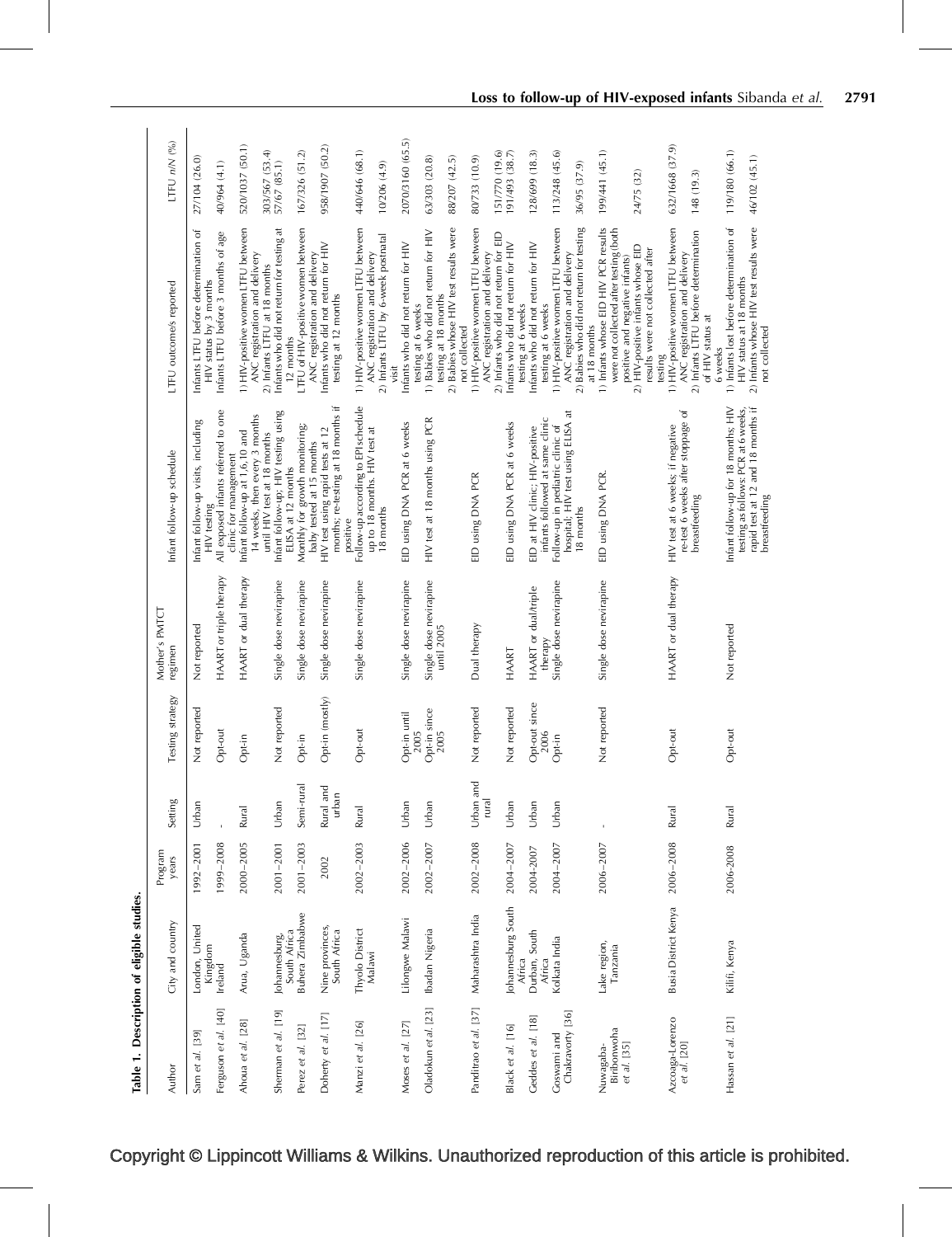| Table 1 (continued)      |                                                                         |                  |                    |                                      |                                 |                                                                                                                      |                                                                               |                  |
|--------------------------|-------------------------------------------------------------------------|------------------|--------------------|--------------------------------------|---------------------------------|----------------------------------------------------------------------------------------------------------------------|-------------------------------------------------------------------------------|------------------|
| Author                   | City and country                                                        | Program<br>years | Setting            | Testing strategy                     | Mother's PMTCT<br>regimen       | Infant follow-up schedule                                                                                            | LTFU outcome/s reported                                                       | LTFU n/N (%)     |
| Seth et al. [38]         | New Delhi, India                                                        | $2006 - 2010$    | Urban              | Not reported                         | Single dose nevirapine          | All exposed infants followed up until<br>are put on HAART and followed<br>18 months. HIV-positive infants<br>further | LTFU of babies before determination<br>of HIV status at 18 months             | 47/162 (29.0)    |
| Cook et al. [25]         | Zambézia Province,<br>Mozambique                                        | 2007-2008        | Rural              | Opt-out                              | HAART or dual therapy           | Infants referred to 'child at risk'<br>clinics. EID using PCR test                                                   | Infants who did not come back for EID                                         | 333/443 (75.2)   |
| Anoje et al. [22]        | South-South region,<br>Nigeria                                          | 2007-2009        | Rural and<br>urban | Not reported                         | HAART or dual therapy           | 6 weeks after cessation of breast<br>EID at 6 weeks; if negative, re-test<br>teeding                                 | HIV-positive infants LTFU after testing<br>(EID, not enrolled in ART program) | 85/125 (68)      |
| Namukwaya et al.<br>[29] | Kampala, Uganda                                                         | 2007-2009 Urban  |                    | Not reported                         | HAART or dual therapy           | Infant testing by PCR at 6 weeks                                                                                     | 1) HIV-positive women LTFU between<br>ANC registration and delivery           | 3134/7941 (39.5) |
|                          |                                                                         |                  |                    |                                      |                                 |                                                                                                                      | 2) Infants who did not return for HIV<br>testing by 3 months                  | 2442/4807 (50.8) |
| Lussiana et al. [34]     | Luanda, Angola                                                          | $2007 - 2011$    | Urban              | Not reported                         | HAART                           | Monthly follow-up. HIV test at 9, 12,<br>and18 months using rapid tests                                              | between ANC registration and<br>1) LTFU of HIV-positive women<br>delivery     | 164/382 (42.9)   |
|                          |                                                                         |                  |                    |                                      |                                 |                                                                                                                      | 2) Infants not returning for hospital<br>evaluations after delivery           | 42/218 (19.3)    |
| Shargie et al. [31]      | Addis Ababa,<br>Ethiopia                                                | 2008-2009        | Urban              | Not reported                         | HAART or dual/triple<br>therapy | EID at 6 weeks; follow-up for<br>cotrimoxazole prophylaxis                                                           | LTFU of infants during follow-up<br>period after EID                          | 36/118 (30.5)    |
| Nlend et al. [33]        | Yaonde, Cameroon                                                        | $2008 - 2010$    | Urban              | Opt-out                              | HAART or dual therapy           | EID at 6 weeks; done at referral<br>center                                                                           | Infants who did not return for HIV<br>testing at 6-8 weeks                    | 103/587 (17.5)   |
| Mirkuzie et al. [30]     | Addis Ababa<br>Ethiopia                                                 | 2009             | Urban              | Not reported                         | HAART or dual/triple<br>therapy | HIV test at 6 weeks; monthly follow-<br>up until 6 months, then every<br>3 months until 18 months                    | Infants who did not return for HIV<br>testing at 6 weeks                      | 106/221 (48.0)   |
| Ciampa et al. [24]       | Zambézia Province<br>Mozambique                                         | 2009-2010        | Rural              | Opt-out                              | HAART or dual therapy           | HIV testing using PCR at 1 month                                                                                     | Infants who did not return for HIV<br>testing by age 3 months                 | 247/332 (74.4)   |
|                          | EID, early infant diagnosis; LTFU, loss to follow-up; PMTCT, prevention |                  |                    | of mother-to-child HIV transmission. |                                 |                                                                                                                      |                                                                               |                  |

early infant diagnosis; LTFLJ, loss to follow-up; PMTCT, prevention of mother-to-child HIV transmission. EID, early infant diagnosis; LTFU, loss to follow-up; PMTCT, prevention of mother-to-child HIV transmission.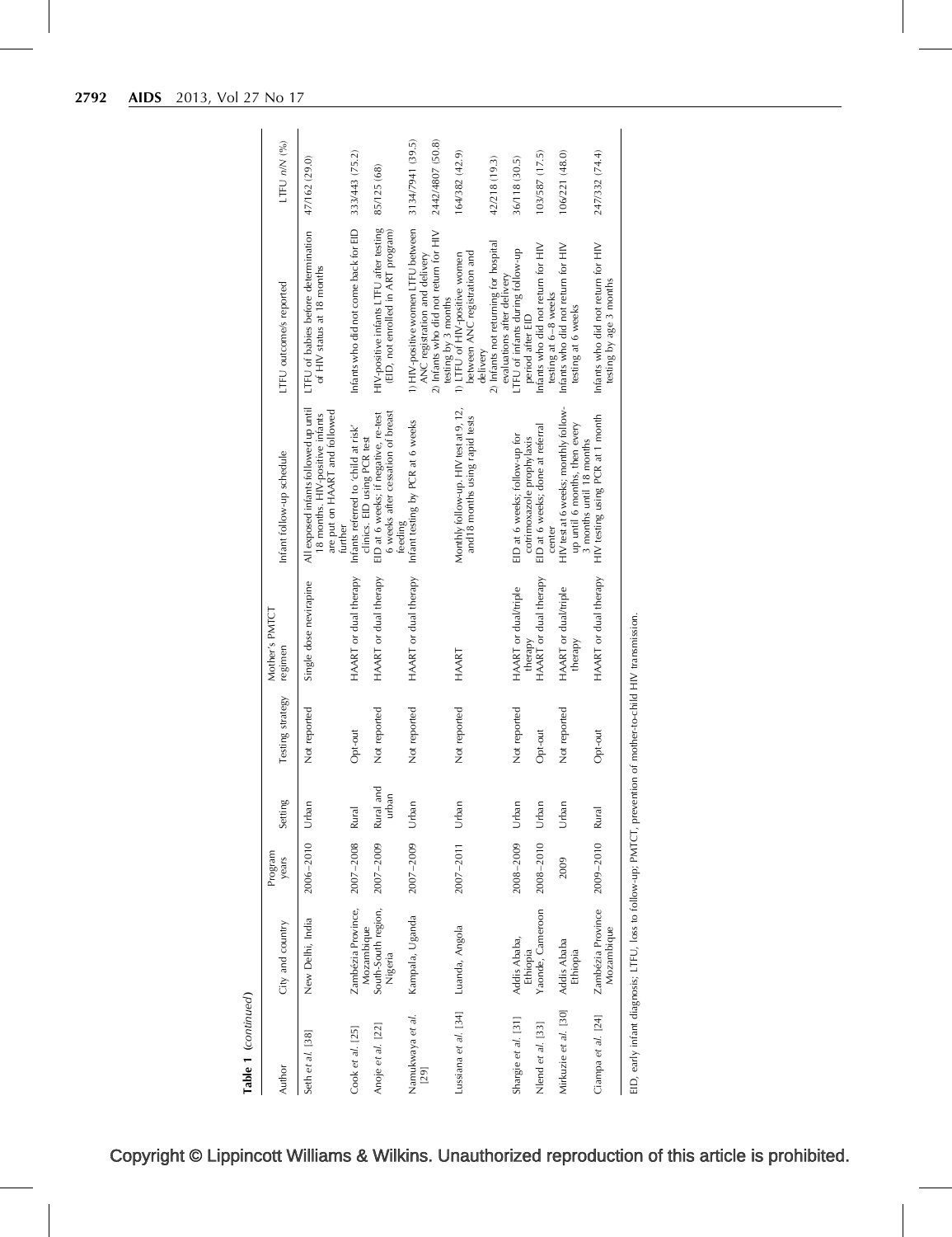<span id="page-6-0"></span>

Fig. 2. Loss to follow-up of HIV-positive pregnant women between ANC registration and delivery. CI, confidence interval; LTFU, loss to follow-up.



Fig. 3. Loss to follow-up of infants by age 3 months. CI, confidence interval; LTFU, loss to follow-up.

Copyright © Lippincott Williams & Wilkins. Unauthorized reproduction of this article is prohibited.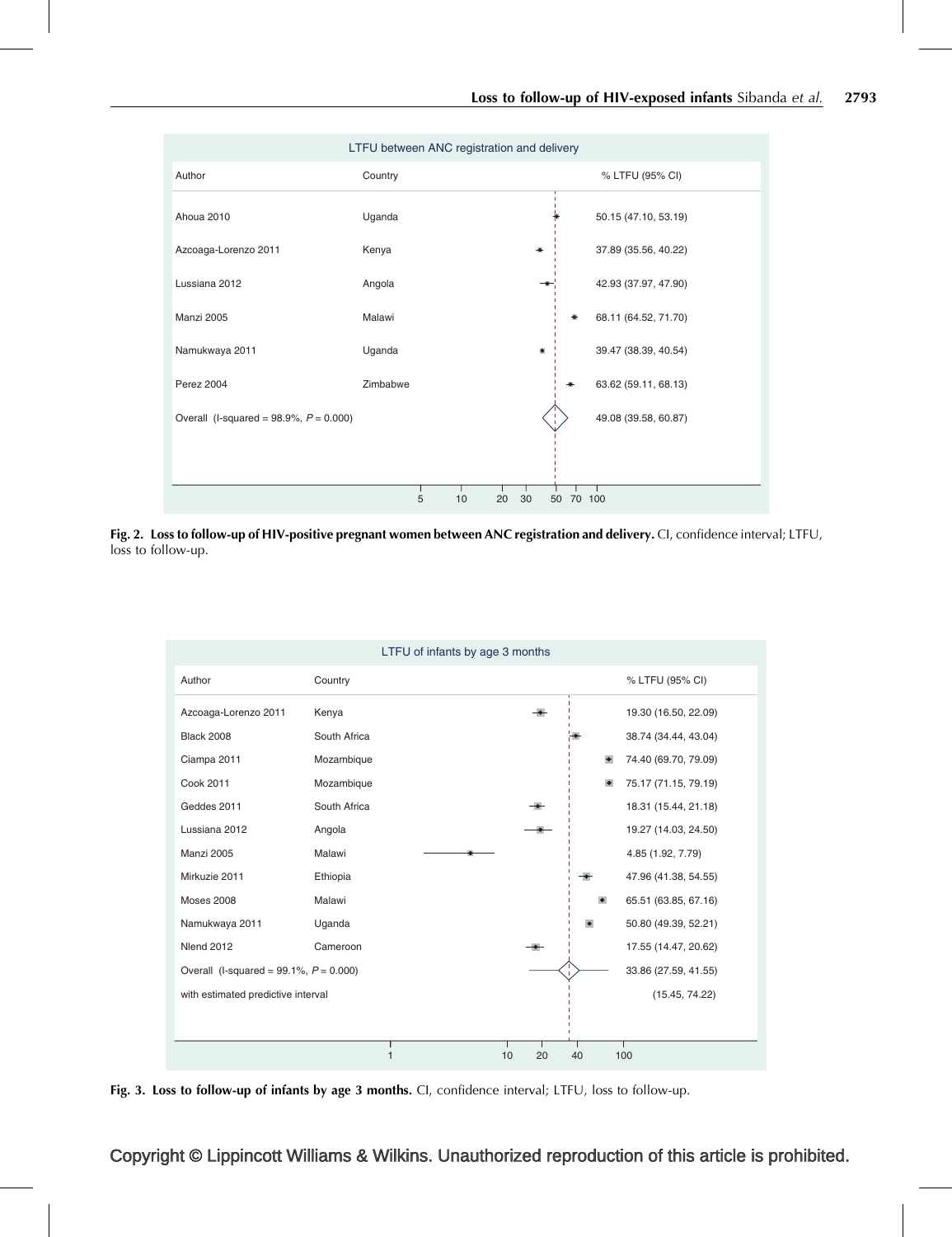Loss to follow-up of infants at 12 and 18 months Two studies (both from South Africa) reported on LTFU of infants after 12 months. The studies reported losses of 85.1 and 50.2%, respectively. Both programs offered single dose nevirapine.

Five programs, three of which offered single dose nevirapine, reported on LTFU of infants by 18 months. Two were from India, with LTFU percentages of 37.9 and 29, and one each from Uganda (53.4%), Kenya (66.1%), and Nigeria (20.8%).

#### Loss to follow-up of infants after HIV testing

Five studies (all from Sub-Saharan Africa) reported on LTFU of infants following HIV testing, mostly EID by PCR: infants were lost during the recommended followup period after receipt of HIV results at about 45 days (one study) [\[31\],](#page-9-0) did not enrol into ART programs after testing HIV positive in the EID program (one study) [\[22\]](#page-9-0), or did not return to collect HIV test results after EID (two studies) [\[21,35\]](#page-9-0). The percentage LTFU after testing ranged from 30.5 to 68.0%, pooled estimate, 45.5% (35.9–57.6), and PrI 18.7–100%.

Again the benefit of active follow-up of defaulters was apparent in the study in Tanzania [\[35\],](#page-9-0) where the program actively tracked HIV-positive infants who had not returned to collect results. As a result, a lower percentage LTFU of 32% among HIV-positive infants was observed compared with 48% among the HIV-negative infants.

## **Discussion**

This systematic review revealed that there is an unacceptable LTFU of HIV-exposed infants at several points in the PMTCT care cascade in the programs reported here. There was significant heterogeneity in the study findings; pooled estimates were reported together with PrIs to indicate the uncertainty in the estimates. An estimated 49% of HIV-positive pregnant women in Sub-Saharan Africa are lost between ANC registration and delivery, whereas about 34% of infants are lost to follow-up by 3 months. A further 45% of infants are lost after HIV testing.

Of importance, the retention in a program is not necessarily equivalent to retention in the healthcare system; those women who have self-transferred out of a program to another facility should not be regarded as lost to follow-up. In this review, a third of programs either actively sought but did not find evidence of women selftransferring to other neighboring health sites or provided the only PMTCT services in the communities in which they operated. Four studies [\[16,24,25,39\]](#page-9-0) acknowledged the possibility of migration being misclassified as LTFU

and the rest of the studies did not discuss this kind of LTFU.

If a woman is LTFU before delivery, she may not take her intrapartum antiretroviral prophylaxis and her baby is unlikely to be initiated on the necessary prophylaxis after delivery, and may not be registered for regular follow-up in the PMTCT program. For the mother, LTFU can result in delayed evaluation for disease progression and initiation of life-saving ART. In this systematic review, we found that programs that had an effective system for tracking defaulters had better retention outcomes suggesting that programmers should consider incorporating interventions to actively track women who have missed their appointments. It is important that tracking methods be appropriate for the setting. For example, the program in Uganda [\[29\]](#page-9-0) had a high LTFU of 40% despite having a telephone tracking system because only 50% of clients had telephone contacts. Tracking requires resources, and depending on the setting and methods used can be expensive. Clearly, data on the relative costs and benefits of introducing such follow-up activities are required. There are other interventions that have been found to improve retention, for example, provision of confidential counseling space postpartum and direct accompaniment of mothers to the centers where continued care will be accessed from [\[24,41\]](#page-9-0). However, some have not been assessed as part of routine care, so the extent to which they would translate is unclear. Our search strategy was not designed to find all interventions that improve retention; we described nonresearch interventions that were found to be effective in programs that reported infant LTFU.

Of importance is the observation that even with active tracking of defaulters, there are still unacceptably high levels of LTFU along the PMTCT cascade, suggesting that other barriers need to be overcome. Qualitative studies have found that the following factors affect uptake of PMTCT services: fear of involuntary disclosure of HIV status, fear of stigma, disbelief of mother's HIV result, distance from health facility, fear of HIV-positive result for the baby, cultural norms, cost of transport, and unfriendly healthcare workers [\[42–49\].](#page-10-0) These challenges need to be addressed so that programs offer acceptable, culturally sensitive services that will attract all intended beneficiaries.

That cultural norms play a significant part in retention along the PMTCT cascade may be further evidenced by the fact that the majority of infants who were LTFU in the program in London were born of African mothers; their reasons for dropping out of care may be similar to the barriers reported in African settings, where LTFU rates are highest, but may also be due to concerns about immigration status. There is evidence from Cote d'Ivoire that economically disadvantaged women find it more difficult to participate in PMTCT programs [\[50\]](#page-10-0),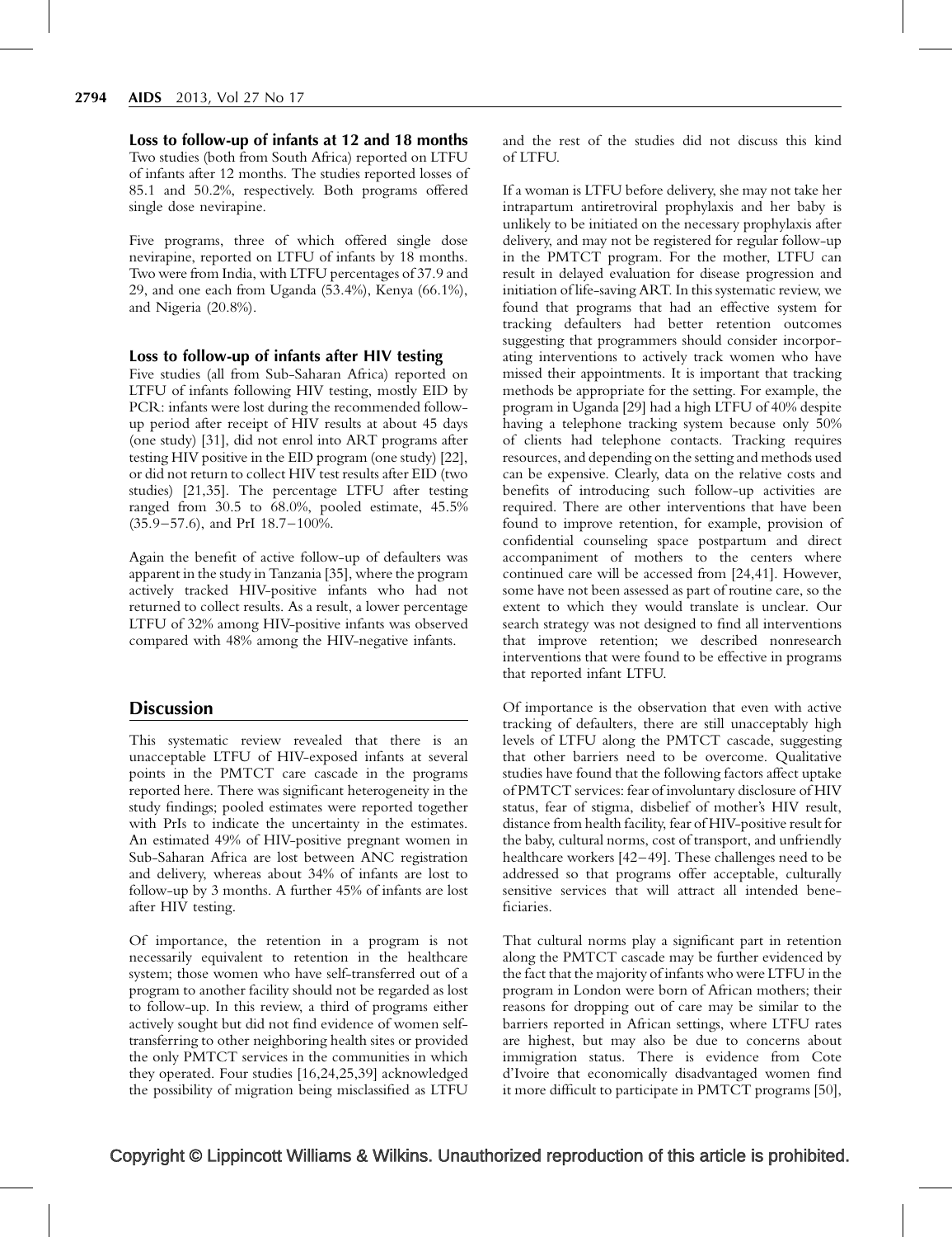

Fig. 4. Simulation of cumulative loss to follow-up of exposed infants along prevention of mother-to-child HIV transmission cascade. EID, early infant diagnosis.

suggesting the need for structural interventions to promote retention.

Another program characteristic that was found to be associated with LTFU was the type of antiretroviral prophylaxis regimen offered; programs that offered single dose nevirapine had higher rates of LTFU than those that offered more intensive regimens. Single dose nevirapine was used in earlier programs than dual/triple prophylaxis, when programs were in the learning stages of how best to provide PMTCT services. In addition, dual/triple therapy necessitates more visits for prescription refills, exposing the woman to more intensive support, which may increase understanding of importance of PMTCT, acceptance of HIV status, and client's connectedness with the healthcare system. The recent introduction of the WHO Option  $B+$  program, in which all HIV-positive pregnant/lactating women are given antiretroviral drugs, which are continued for life may help increase retention rates. Results from the Malawian Option  $B+$  program indicate encouraging retention of 77% after 12 months of the program [\[51\]](#page-10-0).

WHO has recommended that integrating child health services with PMTCTwill likely improve infant retention in care [\[52\]](#page-10-0). In one of the Ethiopian programs reviewed here [\[30\],](#page-9-0) infants who had been lost from the PMTCT program at 6 weeks had in fact been retained within the child health program (as evidenced by receipt of pentavalent vaccine at 6 weeks postnatally). Integration of these two services may have reduced LTFU in the PMTCT program. Importantly, integration should ensure confidentiality is maintained; fear of involuntary disclosure is a recurring theme in qualitative studies exploring barriers to continued attendance of HIVrelated care visits. The two programs in Mozambique had very high levels of LTFU of 75%, which the authors partly attributed to lack of confidential counseling space.

If we simulate a cumulative LTFU cascade using data obtained in this systematic review for sub-Saharan

African countries, we will see that out of 100 HIVpositive pregnant women who are enrolled into a PMTCT program, only 19 infants are retained in care following HIV testing, (Fig. 4).

The strength of this systematic review is that it synthesizes real-life data from PMTCT programs. It provides a picture of how routine services function. Although studies were observational, they were generally of reasonable quality and did not suffer from significant bias in measurement of LTFU outcomes.

There was significant heterogeneity in the study findings, with very wide PrIs. The main limitation of this review was our inability to fully explore the causes of heterogeneity. Another limitation of the review is that it did not include gray literature, which is likely to have had some reports from routine programs. This is a trade-off that was made by preferring peer-reviewed publications that were considered to have been more rigorously reviewed.

In conclusion, there are unacceptably high levels of LTFU of HIV-exposed infants at important points of the PMTCT cascade. Effective tracking of defaulters reduces LTFU; programmers should initiate effective interventions for tracking defaulting clients. In addition, each PMTCT site should investigate the patient-level factors that limit adherence to visit schedules and address them in a culturally sensitive and appropriate way.

## Acknowledgements

E.L.S., I.V.D.W., J.G.H. and F.M.C. conceived and designed the study. E.L.S. collected and analyzed data. E.L.S., I.V.D.W., J.G.H. and F.M.C. contributed to analysis. E.L.S. wrote first draft. E.L.S., I.V.D.W., J.G.H. and F.M.C. gave significant intellectual contribution to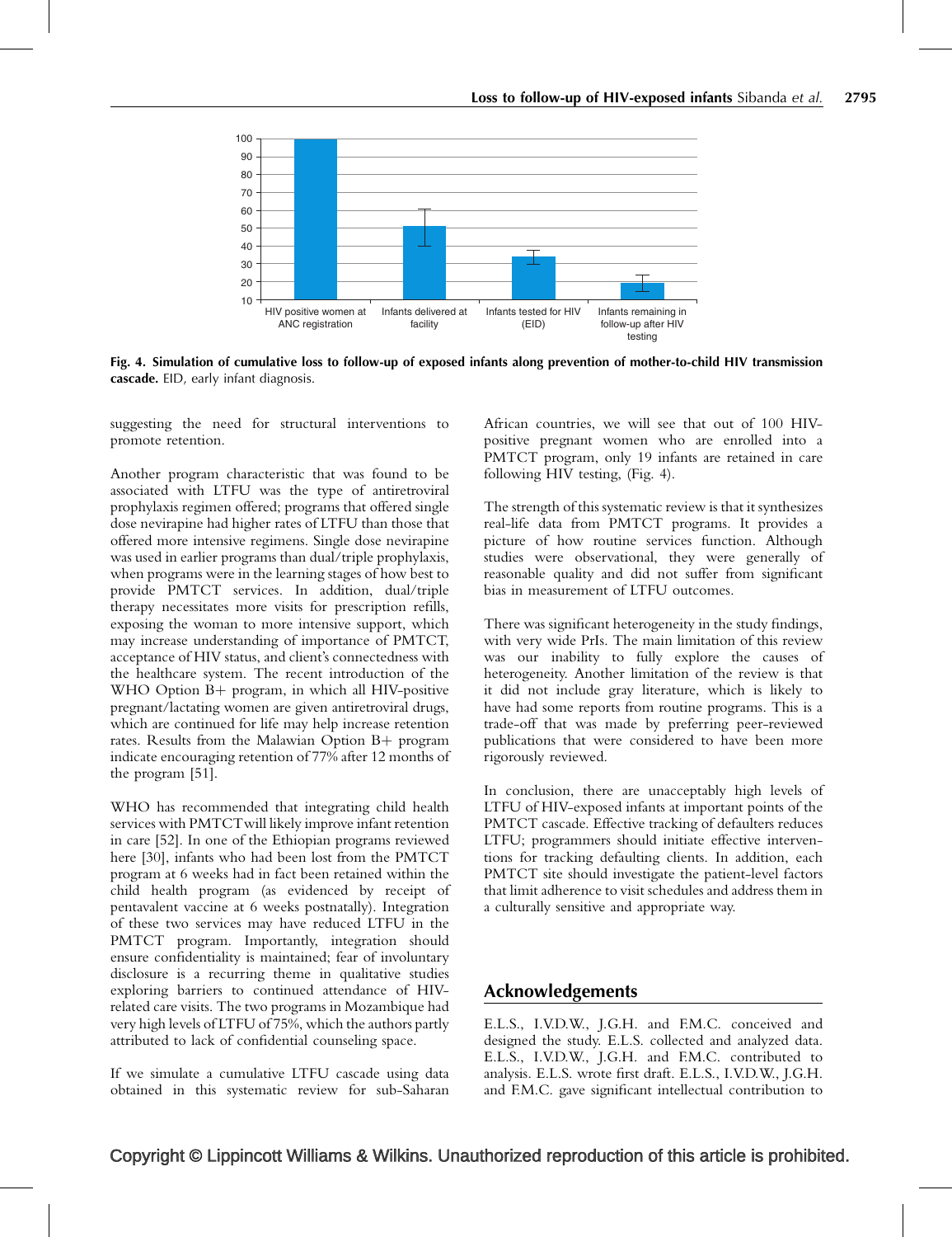<span id="page-9-0"></span>article. ICJME criteria for authorship are met by all authors.

This work was funded by Wellcome Trust through a fellowship awarded to E.L.S.

#### Conflicts of interest

No conflicts of interest are declared.

#### References

- 1. World Health Organisation. WHO recommendations on the diagnosis of HIV infection in infants and children. Geneva, Switzerland: WHO; 2010.
- 2. Kuhn L, Aldrovandi GM, Sinkala M, Kankasa C, Semrau K, Mwiya M, et al. Effects of early, abrupt weaning on HIV-free survival of children in Zambia.  $N$  Engl J Med 2008; 359:130-141.
- 3. Kagaayi J, Gray RH, Brahmbhatt H, Kigozi G, Nalugoda F, Wabwire-Mangen F, et al. Survival of infants born to HIVpositive mothers, by feeding modality, in Rakai, Uganda. PLoS One 2008; 3:e3877.
- 4. Onyango-Makumbi C, Bagenda D, Mwatha A, Omer SB, Musoke P, Mmiro F, et al. Early weaning of HIV-exposed uninfected infants and risk of serious gastroenteritis: findings from two perinatal HIV prevention trials in Kampala, Uganda. J Acquir Immune Defic Syndr 2009 Sept 25 [Epub ahead of print].
- 5. World Health Organisation. Guidelines on HIV and infant feeding. Geneva, Switzerland: WHO; 2010.
- 6. Cournil A, de Vincenzi I, Gaillard P, Cames C, Fao P, Luchters S, et al. Relationship between mortality and feeding modality among children born to HIV-infected mothers in a research setting: the Kesho Bora Study. AIDS 2013; 27:1621–1630.
- 7. World Health Organisation. Antiretroviral drugs for treating pregnant women and preventing HIV infections in infants. Geneva, Switzerland: WHO; 2010.
- 8. Braitstein P, Katshcke A, Shen C, Sang E, Nyandiko W, Ochieng VO, et al. Retention of HIV-infected and HIV-exposed children in a comprehensive HIV clinical care programme in Western Kenya. Trop Med Int Health 2010; 15:833–841.
- 9. Ioannidis JPA, Taha TE, Kumwenda N, Broadhead R, Mtimavalye L, Miotti P, et *al*. **Predictors and impact of losses** to follow-up in an HIV-1 perinatal transmission cohort in Malawi. Int J Epidemiol 1999; 28:769–775.
- 10. Dube Q, Dow A, Chirambo C, Lebov J, Tenthani L, Moore M, et al. Implementing early infant diagnosis of HIV infection at the primary care level: experiences and challenges in Malawi. Bull World Health Organ 2012; 90:699–704.
- 11. Wettstein C, Mugglin C, Egger M, Blaser N, Vizcaya LS, Estill J, et al. Missed opportunities to prevent mother-to-child-transmission: systematic review and meta-analysis. AIDS 2012; 26:2361–2373.
- 12. UK National Institute for Health and Clinical Excellence (NICE). Methodology checklist: cohort studies (adapted from Tooth et al. 2005). Methods for development of NICE public health guidance. London, UK: NICE; 2006. pp. 91–96.
- 13. DerSimonian R, Laird N. Meta-analysis in clinical trials. Control Clin Trials 1986; 7:177–188.
- 14. Higgins JP, Thompson SG, Spiegelhalter DJ. A re-evaluation of random-effects meta-analysis. J R Stat Soc Ser A Stat Soc 2009; 172:137–159.
- 15. Harbord RM, Higgins JP. Meta-regression in Stata. Stat J 2008; 8:493–519.
- 16. Black V, Hoffman RM, Sugar CA, Menon P, Venter F, Currier JS, et al. Safety and efficacy of initiating highly active antiretroviral therapy in an integrated antenatal and HIV clinic in Johannesburg, South Africa. J Acquir Immune Defic Syndr 2008; 49:276–281.
- 17. Doherty TM, McCoy D, Donohue S. Health system constraints to optimal coverage of the prevention of mother-to-child HIV transmission programme in South Africa: lessons from the implementation of the national pilot programme. Afr Health Sci 2005; 5:213–218.
- 18. Geddes R, Giddy J, Butler LM, van Wyk E, Crankshaw T, Esterhuizen TM, et al. Dual and triple therapy to prevent mother-to-child transmission of HIV in a resource-limited setting: lessons from a South African programme. S Afr Med J 2011; 101:651–654.
- 19. Sherman GG, Jones SA, Coovadia AH, Urban MF, Bolton KD. PMTCT from research to reality: results from routine service. S Afr Med J 2004; 94:289-292.
- 20. Azcoaga-Lorenzo A, Ferreyra C, Alvarez A, Palma PP, Velilla E, del Amo J. Effectiveness of a PMTCT programme in rural Western Kenya. AIDS Care 2011; 23:274-280.
- 21. Hassan AS, Sakwa EM, Nabwera HM, Taegtmeyer MM, Kimutai RM, Sanders EJ, et al. Dynamics and constraints of early infant diagnosis of HIV infection in rural Kenya. AIDS Behav 2012;  $16:5-12.$
- 22. Anoje C, Aiyenigba B, Suzuki C, Badru T, Akpoigbe K, Odo M, et al. Reducing mother-to-child transmission of HIV: findings from an early infant diagnosis program in south-south region of Nigeria. BMC Public Health 2012; 184:12.
- 23. Oladokun RE, Awolude O, Brown BJ, Adesina O, Oladokun A, Roberts A, et al. Service uptake and performance of the prevention of mother-to-child transmission (PMTCT) programme in Ibadan, Nigeria. Afr J Med Med Sci 2010; 39:81-87
- 24. Ciampa PJ, Burlison JR, Blevins M, Sidat M, Moon TD, Rothman RL, et al. Improving retention in the early infant diagnosis of HIV program in rural Mozambique by better service integration. *J Acquir Immune Defic Syndr* 2011; 58:115-119.
- 25. Cook RE, Ciampa PJ, Sidat M, Blevins M, Burlison J, Davidson MA, et al. Predictors of successful early infant diagnosis of HIV in a rural district hospital in Zambezia, Mozambique. J Acquir Immune Defic Syndr 2011; 56:E104–E109.
- 26. Manzi M, Zachariah R, Teck R, Buhendwa L, Kazima J, Bakali E, et al. High acceptability of voluntary counselling and HIVtesting but unacceptable loss to follow up in a prevention of mother-to-child HIV transmission programme in rural Malawi: scaling-up requires a different way of acting. Trop Med Int Health 2005; 10:1242–1250.
- 27. Moses A, Zimba C, Kamanga E, Nkhoma J, Maida A, Martinson F, et al. Prevention of mother-to-child transmission: program changes and the effect on uptake of the HIVNET012 regimen in Malawi. AIDS 2008; 22:83–87.
- 28. Ahoua L, Ayikoru H, Gnauck K, Odaru G, Odar E, Ondoa-Onama C, et al. **Evaluation of a 5-year programme to prevent** mother-to-child transmission of HIV infection in Northern Uganda. J Trop Pediatr 2010; 56:43–52.
- 29. Namukwaya Ż, Mudiope P, Kekitiinwa A, Musoke P, Matovu J, Kayma S, et al. The impact of maternal highly active antiretroviral therapy and short-course combination antiretrovirals for prevention of mother-to-child transmission on early infant infection rates at the Mulago National Referral Hospital in Kampala, Uganda, January  $2007$  to May 2009. J Acquir Immune Defic Syndr 2011; 56:69–75.
- 30. Mirkuzie AH, Hinderaker SG, Sisay MM, Moland KM, Morkve O. Current status of medication adherence and infant follow up in the prevention of mother to child HIV transmission programme in Addis Ababa: a cohort study. J Int AIDS Soc 2011; 14:50.
- 31. Shargie MB, Eek F, Abaychew A. **Prophylactic treatment uptake** and compliance with recommended follow up among HIV exposed infants: a retrospective study in Addis Ababa, Ethiopia. BMC Res Notes 2011; 4:563–1563.
- 32. Perez F, Mukotekwa T, Miller A, Orne-Gliemann J, Glenshaw M, Chitsike I, et al. Implementing a rural programme of prevention of mother-to-child transmission of HIV in Zimbabwe: first 18 months of experience. Trop Med Int Health 2004; 9:774–783.
- 33. Nlend AEN, Ekobo CS, Junior MB, Ekani BB, Tchokoteu P, Lyeb S, et al. Early outcomes of HIV exposed children in the first district-wide programme using extended regimens for the prevention of mother-to-child transmission of HIV, in Yaounde, Cameroon. J Trop Pediatr 2012; 58:297-302.
- 34. Lussiana C, Clemente SVL, Ghelardi A, Lonardi M, Tarquino IAP, Floridia M. Effectiveness of a prevention of mother-tochild HIV transmission programme in an Urban hospital in Angola. PLoS One 2012; 7:e36381.
- 35. Nuwagaba-Biribonwoha H, Werq-Semo B, Abdallah A, Cunningham A, Gamaliel JG, Mtunga S, et al. Introducing a multisite program for early diagnosis of HIV infection among HIV-exposed infants in Tanzania. BMC Pediatr 2010; 10:44.